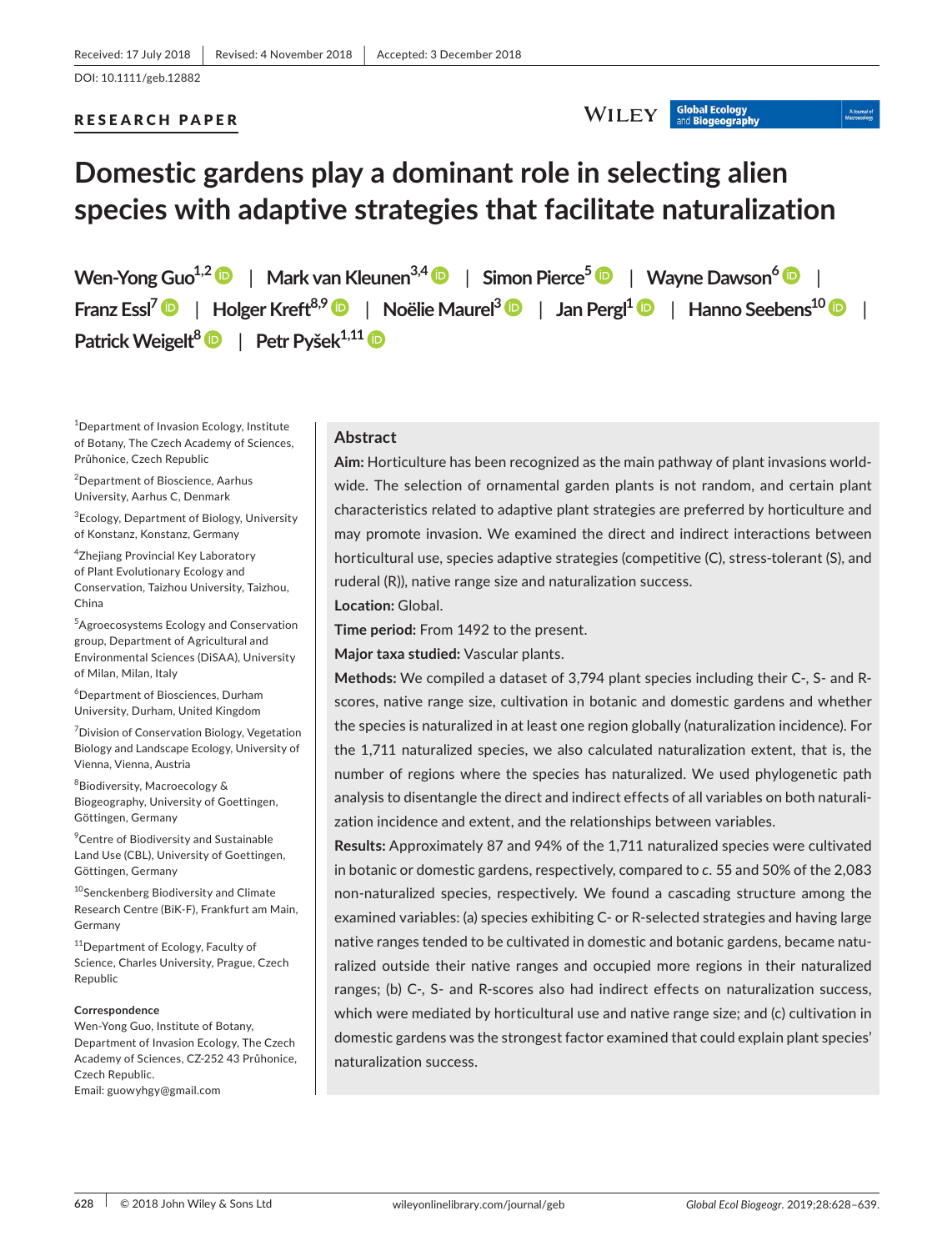#### **Funding information**

Austrian Science Fund, Grant/Award Number: I2086-B16; German Research Foundation, Grant/Award Number: 264740629 and SE 1891/2-1; The Czech Academy of Sciences, Grant/Award Number: RVO 67985939 ; Czech Science Foundation, Grant/Award Number: no. 14-36079G Centre of Excellence PLADIAS

Editor: Richard Field

# **1** | **INTRODUCTION**

Due to intensive globalization, the introduction and establishment of alien species in areas outside their native ranges have increased in recent centuries and still show no sign of decline (Seebens et al., 2017, 2018). More than 13,000 naturalized alien species of vascular plants have been recorded worldwide (i.e. species that have established self‐sustaining populations in new ranges; van Kleunen, Dawson, Essl, et al., 2015; Pyšek et al., 2017). Although many alien plant species have been introduced unintentionally (e.g. as seed con‐ taminants) and have subsequently become naturalized or invasive (i.e. spreading rapidly over large areas and often causing negative environmental or societal impacts; Pyšek, Jarošík, & Pergl, 2011), a much greater proportion of naturalized plants is introduced inten‐ tionally for human uses including ornamental horticulture (Dehnen‐ Schmutz, Touza, Perrings, & Williamson, 2007a; Hulme et al., 2018; Lambdon et al., 2008; Pyšek et al., 2012; Reichard & White, 2001). Botanic gardens have played a key role in introducing ornamental alien plants and, globally, they hold > 150,000 plant species in their collections (Hulme, 2011; van Kleunen et al., 2018; Mounce, Smith, & Brockington, 2017). Thus, although botanic gardens currently play a vital role in conserving plant diversity and preventing extinction (van Kleunen et al., 2018; Mounce et al., 2017; Sharrock, 2011), they also cultivate many species with invasion potential (Hulme, 2011). Similarly, domestic gardens also constitute an important source of potential alien invaders (Dehnen‐Schmutz, Touza, Perrings, & Williamson, 2007b; Hulme, 2015; Hulme et al., 2008, 2018; van Kleunen et al., 2018; Pergl et al., 2016). Indeed, at least 75 and 93% of the 13,168 naturalized alien plant species are grown in domestic and botanic gardens, respectively (van Kleunen et al., 2018).

The selection of ornamental plants for use in gardens is not ran‐ dom as certain plant traits are desirable for ornamental horticulture (van Kleunen, Johnson, & Fischer, 2007; Maurel, Hanspach, Kühn, Pyšek, & van Kleunen, 2016). Traits such as fast growth, ability to grow in disturbed places, early flowering and seeding, production of large numbers of flowers, fruits and/or seeds, lack of seed dor‐ mancy and ease of vegetative propagation make species possessing one or more of these attractive, and simple to grow and propagate (Dehnen‐Schmutz et al., 2007b; van Kleunen et al., 2018). Some of these biological features, however, are also reported to promote in‐ vasion (van Kleunen, Dawson, & Maurel, 2015; Pyšek & Richardson, 2007). Moreover, plants selected for horticulture often have relatively

**Main conclusions:** We show that horticulture is not only the major introduction path‐ way of alien plants, but also that in particular domestic gardens select species predis‐ posed to invade and naturalize.

#### **KEYWORDS**

adaptive strategy, horticulture, native range size, naturalization, phylogenetic path analysis, plant invasions, species trait

> large native ranges (Maurel et al., 2016), probably because species with large native ranges are more likely to be collected than species with a restricted native range, and because species with large native ranges may have wider environmental tolerances and thus perform well in gardens with different climates (Moodley, Geerts, Richardson, & Wilson, 2013). Accordingly, it has been shown that plant invasion success is positively associated with native range size (e.g. Rejmanek & Richardson, 1996; Dehnen‐Schmutz et al., 2007a; Williamson et al., 2009; Pyšek et al., 2015; Razanajatovo et al., 2016). Even though horti‐ culture is recognized as an important source of invasive plants (Hulme, 2011), few studies so far have rigorously examined the direct and indi‐ rect relationships between species traits, horticultural use (as garden plants), native range size and naturalization success (van Kleunen et al., 2018; but see Pyšek et al., 2015; Maurel et al., 2016). In addition, differences in the roles of botanic and domestic gardens in plant naturalization success have rarely been tested (van Kleunen et al., 2018).

> An alternative approach to analysing a large number of plant functional and life‐history traits separately is to focus on one or a few variables that capture most of the variation in plant adaptation. Using two major selection pressures, that is, stress (defined as con‐ straints to growth and productivity by, for example, shortage of re‐ sources or suboptimal temperature for metabolism) and disturbance (defined as the removal or destruction of plant biomass by the ac‐ tion of, for example, herbivores, fire or humans), Grime (1974, 1977) proposed a niche‐based functional classification. Within Grime's scheme, there are three fundamental or primary functional types: (a) competitors (C) exploit conditions of low stress and low distur‐ bance, (b) stress‐tolerators (S) are adapted to survive high stress and low disturbance and (c) ruderals (R) exploit conditions of low stress but high disturbance (see also Grime & Pierce, 2012). While Grime's scheme also included intermediate categories (e.g. CS, CR, RS and CSR), it is a conceptual rather than quantitative scheme. Recently, Pierce et al. (2017) expanded the scope of the CSR concept and proposed a method to calculate quantitative C‐, S‐ and R‐scores on the basis of viable combinations of three leaf traits that represent extremes of plant functional specialization (specific leaf area, leaf area and leaf dry matter content) and demonstrated its global appli‐ cability. The method of Pierce et al. (2017) also harmonizes Grime's CSR scheme with the well‐established worldwide‐leaf‐economics spectrum (i.e. the trade-off between resource-capture and investment traits; Wright et al., 2004; Onoda et al., 2017) and the plant size gradient that together form the global spectrum of plant form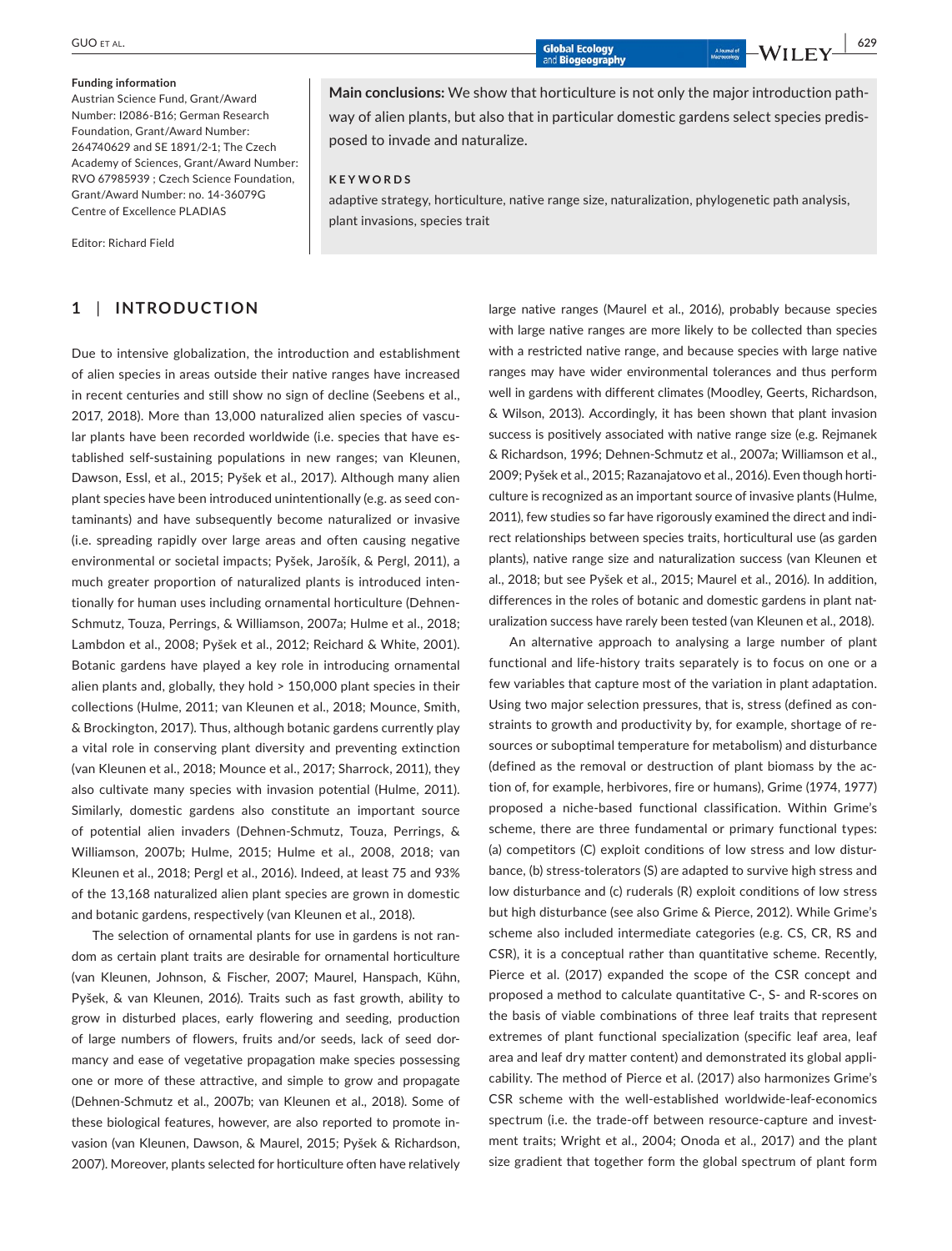and function (Díaz et al., 2016). Recently, Guo et al. (2018) found that plants exhibiting relatively high degrees of R‐ and C‐selection are positively associated with the likelihood of becoming naturalized, while S-selection is negatively associated. Grime's CSR adaptive strategies [i.e. the C‐, S‐ and R‐scores calculated using the Pierce et al. (2017) method] have thus proven useful in contributing towards an explanation of plant naturalization. However, whether CSR adaptive strategies are equally represented among horticultural plants, and how this may in turn affect naturalization success, remains un‐ explored (Guo et al., 2018). Furthermore, CSR strategies can affect species' native range size, as the different plant characteristics underpinning each strategy, such as seed production, life span, regen‐ erative strategies and frequency of flowering, can determine the potential of species to spread (Grime, 1979).

Several previous studies have addressed the role of biological traits and introduction effort (i.e. using cultivation in gardens as a proxy) in the naturalization of alien species. For instance, Dehnen-Schmutz et al. (2007b) used regression models to identify biological and socioeconomic predictors of species' abilities to escape from cultivation and become established in Great Britain. However, these authors did not differentiate between direct effects of plant biological traits on naturalization success and indirect effects through dif‐ ferent ornamental uses (Dehnen‐Schmutz et al., 2007b). To this end, path analysis is a powerful tool (e.g. Hulme, 2011; Pyšek et al., 2015). Using a series of regression and model‐fitting analyses, path analy‐ sis allows testing a priori hypothesized causal relationships among variables and evaluating direct and indirect relationships between multiple variables simultaneously (Grace, 2006). Maurel et al. (2016) recently used path analysis to evaluate how introduction bias (i.e. the earlier and/or more frequent introduction of species with certain characteristics; van Kleunen, Dawson, & Maurel, 2015), native range size and biological traits affect the naturalization success of ornamental aliens in Germany. They revealed the direct and indirect effects of native range size, biological traits and planting in botanic gardens on naturalization success. However, Maurel et al. (2016) used only ornamental garden plants, and their measure of planting frequency was based on botanic, not domestic gardens, which pre‐ cluded separating the contribution of the two.

To assess the relationships between CSR strategy, horticultural use and global naturalization success, we compiled a dataset with estimated C‐, S‐ and R‐scores and native range size for 3,794 spe‐ cies of vascular plants. We extracted data from two of the largest online domestic garden‐plant databases and from a global botanic garden database, to assess which of these species are used as ei‐ ther domestic or botanic garden plants. Finally, we used the Global Naturalized Alien Flora database (GloNAF; van Kleunen, Dawson, Essl, et al., 2015; Pyšek et al., 2017) to determine which of the species are naturalized and in how many regions outside their native ranges they have naturalized. We then used phylogenetic path analysis, which accounts for the phylogenetic relationships among multiple species (von Hardenberg & Gonzalez‐Voyer, 2013), to dis‐ entangle the direct effects of the CSR adaptive strategy and of the native range size on species naturalization success, from their

indirect effects mediated by the use of each species in cultivation in either botanic or domestic gardens. We specifically tested the following hypotheses:

- 1. Cultivation in gardens directly relates to plant naturalization success, and the roles of botanic and domestic gardens in promoting naturalization differ, due to the differences in their occurrence, historical backgrounds, roles in the ornamental nursery supply chain and management measures applied within each type of garden.
- 2. The representation of C‐, S‐ and R‐scores differs between species cultivated in gardens and those that are not (i.e. there is a cultiva‐ tion bias).
- 3. Plants with large native ranges tend to be cultivated in both types of garden, and to have a higher chance of naturalizing and to natu‐ ralize more widely.
- 4. The C‐, S‐ and R‐scores are directly related to naturalization suc‐ cess, and also have indirect effects via horticultural use and native range size.

# **2** | **METHODS**

# **2.1** | **Species list compilation and calculation of the adaptive strategy scores**

The majority of data on C‐, S‐ and R‐scores (for 3,004 species) came from Guo et al. (2018), and were calculated from specific leaf area (SLA), leaf area (LA) and leaf dry matter content (LDMC) data ex‐ tracted from the TRY database on plant functional traits (Kattge et al., 2011; [www.try-db.org\)](http://www.try-db.org) by Pierce et al. (2017). We expanded this dataset by including species from the recently published China Plant Trait Database (Wang et al., 2018), which contains measurements of the three traits (SLA, LA, LDMC) required for calculating C‐, S‐ and R‐scores (Wang et al., 2018). Of the 1,215 species in the China Plant Trait Database, 790 were not included in the Guo et al. (2018) CSR dataset. We calculated the C‐, S‐ and R‐scores for these 790 species based on the methods and CSR calculator tool 'StrateFy' of Pierce et al. (2017; available at: [https://besjournals.onlinelibrary.wiley.com/](https://besjournals.onlinelibrary.wiley.com/doi/abs/10.1111/) [doi/abs/10.1111/1](https://besjournals.onlinelibrary.wiley.com/doi/abs/10.1111/)365‐2435[.12722\)](https://.12722) and combined the two species lists, resulting in a CSR dataset of 3,794 species.

## **2.2** | **Naturalization status and extent**

To determine the naturalization status of the species in the CSR dataset, we compared it with the Global Naturalized Alien Flora da‐ tabase (GloNAF version 1.1, van Kleunen, Dawson, Essl, et al., 2015; Pyšek et al., 2017). This database includes lists of naturalized alien vascular plant species from 864 global mainland and island regions (i.e. countries, states, provinces) covering 83% of the ice‐free land surface, and contains > 13,000 vascular plant species naturalized in at least one region. For all species from the CSR dataset, we checked whether the species is listed or not as naturalized in at least one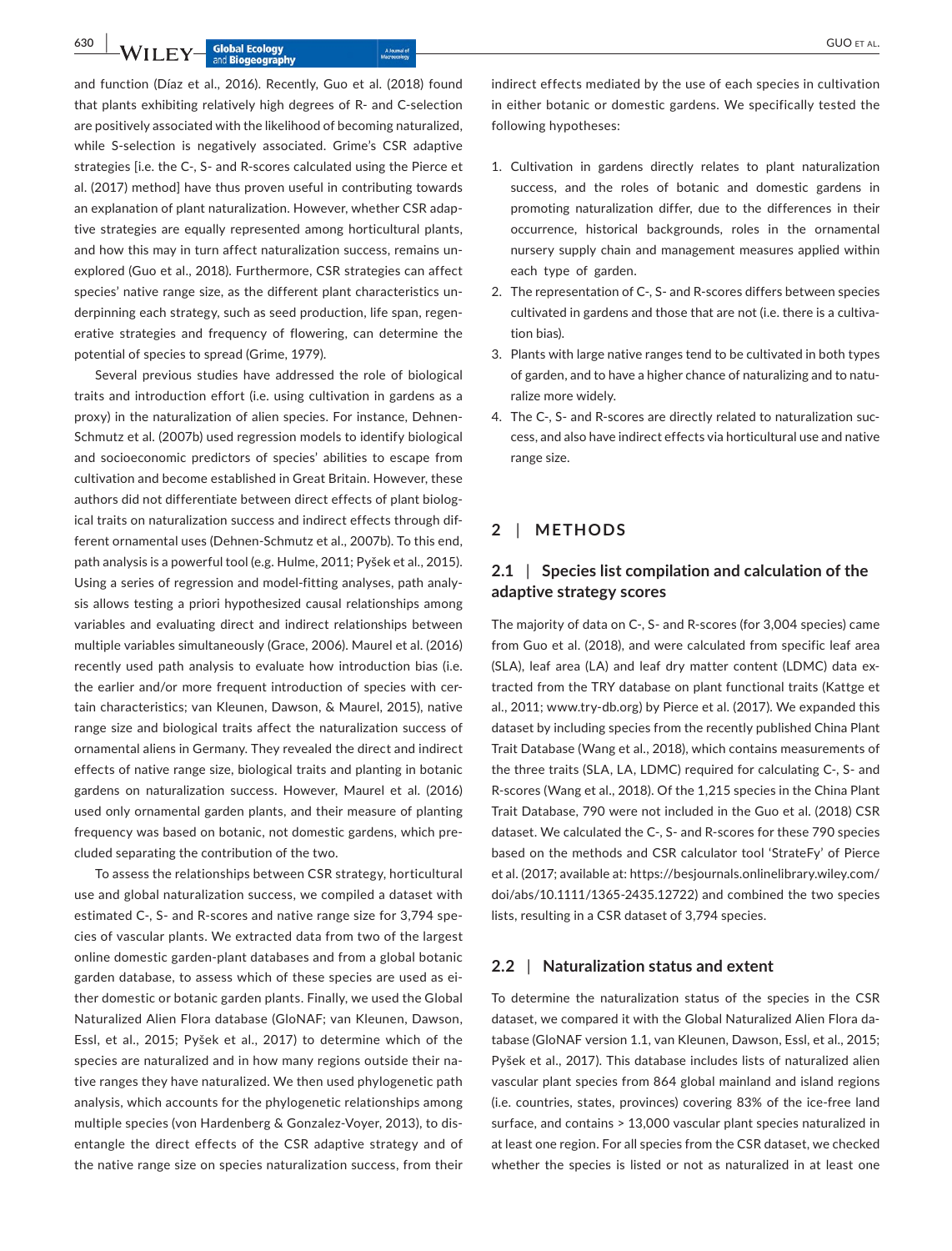region in GloNAF (a binary variable that we termed 'naturalization incidence', following Razanajatovo et al., 2016). For the naturalized species, we also extracted the number of GloNAF regions where the species is naturalized as a measure of their global non-native distribution (termed 'naturalization extent'). The final dataset included 1,711 naturalized species and 2,083 non‐naturalized species. Among the 1,711 naturalized species, 388 species were short‐lived (annual and biennial) herbs, 863 long‐lived (perennial) herbs, 210 shrubs and 250 trees. The 2,083 non‐naturalized species consisted of 75 short‐ lived herbs, 874 long‐lived herbs, 474 shrubs and 661 trees (Table S1).

# **2.3** | **Garden flora lists**

The exact number of plant species grown as alien species in domes‐ tic and botanic gardens is not known (Khoshbakht & Hammer, 2008). However, to get the most comprehensive lists, we used three large databases to obtain information on which species are cultivated in domestic and botanic gardens worldwide. To compile a global do‐ mestic garden flora list, we used Dave's Garden PlantFiles ([http://](http://davesgarden.com/guides/pf/) [davesgarden.com/guides/pf/](http://davesgarden.com/guides/pf/), accessed 23 March 2016), which claims to be the largest online garden‐plant encyclopaedia, in combi‐ nation with the Plant Information Online database ([https://plantinfo.](https://plantinfo.umn.edu) [umn.edu](https://plantinfo.umn.edu), accessed 22 November 2017), which is a large database on plants available in North American nurseries. To compile a global botanic garden flora list, we used the PlantSearch database of Botanic Gardens Conservation International ([www.bgci.org/plant\\_search.](http://www.bgci.org/plant_search.php) [php,](http://www.bgci.org/plant_search.php) accessed 25 May 2016), which includes species accessions of 1,144 botanic institutions worldwide. In total, we obtained a list of 40,293 species from the Dave's Garden PlantFiles database, a list of 74,781 species from the Plant Information Online database and a list of 162,912 species from the PlantSearch database of Botanic Gardens Conservation International. All species names were stand‐ ardized via the *taxonstand* package (Cayuela, Granzow‐de la Cerda, Albuquerque, & Golicher, 2012) in R (version 3.4.3; R Core Team, 2018). We then combined the Plant Information Online species list and the Dave's Garden species list and removed the duplicates, re‐ sulting in a domestic garden flora list of 70,108 species. We then checked all species in our CSR dataset to determine whether they are present in, or absent from, the domestic and botanic garden floras. The final botanic garden flora list with CSR data (2,638) consists of 433 short‐lived (annual and biennial) herb species, 1,463 long‐ lived (perennial) herbs, 292 shrubs and 450 trees, and the domes‐ tic garden flora list with CSR data (2,659) includes 413 short‐lived herbs, 1,423 long‐lived herbs, 392 shrubs and 431 trees. In both of these lists, the majority of the short‐lived herbs and long‐lived herbs are naturalized species, while less than half of the shrub and tree species are naturalized (Table S2).

# **2.4** | **Native range size**

For each of the 3,794 species, we quantified native range size as the number of the Taxonomic Database Working Group (TDWG) level‐2 regions where a species is native (52 regions in total; Brummitt, 2001). The native range size was compiled using the following online databases: the Germplasm Resources Information Network (GRIN, [www.ars-grin.gov/cgi-bin/npgs/html/index.pl\)](http://www.ars-grin.gov/cgi-bin/npgs/html/index.pl), the World Checklist of Selected Plant Families (WCSP, <http://apps.kew.org/wcsp/>). The Global Biodiversity Information Facility database [GBIF.org (2018), GBIF Home Page. Available from: <https://www.gbif.org>, accessed March 2018] was also used for some non‐naturalized species if no other data were available. We overlaid the GBIF occurrences with the TDWG level‐2 borders to derive the estimates of native range size. The native ranges of the 3,794 species are distributed in all continents except Antarctica (TDWG level‐1 continent; Table S3). Naturalized species originated from all eight TDWG continents, with Europe and Temperate Asia (the two largest sources of naturalized plants globally; van Kleunen, Dawson, Essl, et al., 2015) being the source of > 1,000 naturalized species while Australasia and the Pacific Islands contributed < 60 naturalized species.

## **2.5** | **Phylogeny**

To account for phylogenetic relatedness in the analyses, we con‐ structed a phylogenetic tree of the 3,794 species using the dated supertree of Zanne et al., (2014). The species‐level tree was generated with the function *S*. *PhyloMaker* (Qian & Jin, 2016) in R. This function first prunes the supertree, and then inserts species that are absent from the supertree into their families or genera in the tree using the approach implemented in Phylomatic and Bladj (Webb, Ackerly, & Kembel, 2008).

## **2.6** | **Statistical analysis**

All analyses were carried out in R 3.4.3 (R Core Team, 2018). The C‐, S‐ and R‐scores were standardized to a mean of zero and a stand‐ ard deviation of one to facilitate comparisons between models (Schielzeth, 2010). The variables of native range size and naturaliza‐ tion extent were  $log_{10}$ -transformed to normalize the data.

A size proportional Venn diagram was used to show the overlaps among the 3,794 species with CSR data that have become natural‐ ized, the species that are cultivated in botanic gardens and those that are cultivated in domestic gardens via the *Vennerable* package (Swinton, 2009). To test whether the proportion of naturalized spe‐ cies differed between the groups of species cultivated in gardens and those not known to be cultivated in gardens (separately for bo‐ tanic gardens and domestic gardens), we used a chi‐square test of independence.

Triangular plots were made to visualize the C‐, S‐ and R‐scores of the species present in or absent from each garden flora list using the *ggtern* package (Hamilton, 2015). We further ran phylogenetic linear models for each score with the presence in or absence from each garden flora as the fixed factor using the *phylolm* package (Ho & Ane, 2014). To examine whether the C‐, S‐ and R‐scores differed among species classes (e.g. present in versus absent from garden flora lists), we defined the following groupings: (a) species absent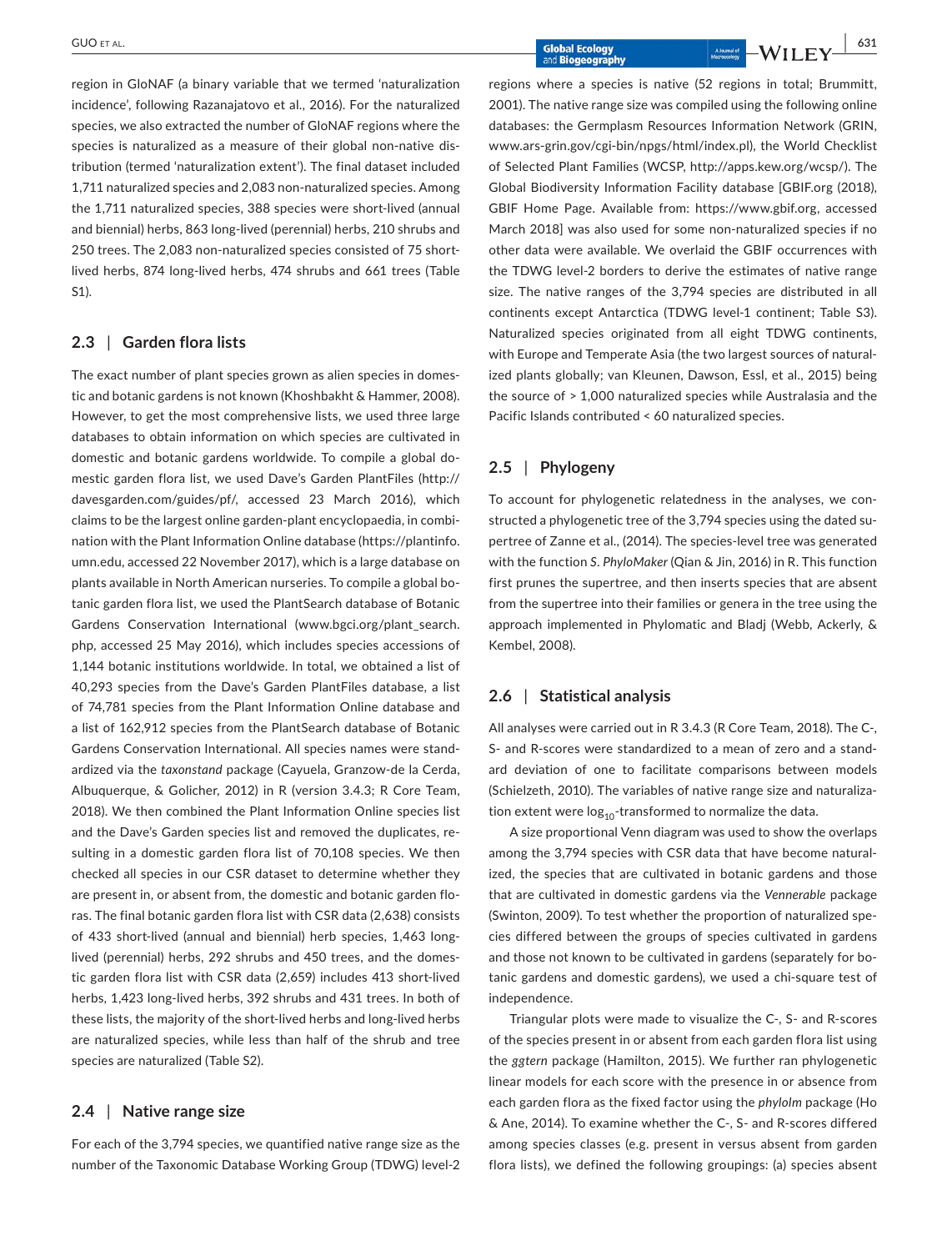**632 | b**  $\bf{M}/\bf{H}$  **F**  $\bf{N}$  **GUO et al.** Abound a bound of a bound of a bound of a bound of a bound of a bound of a bound of a bound of a bound of  $\bf{M}/\bf{H}$  **GUO** et al.

from both garden flora lists, (b) present in the botanic garden flora list but absent from the domestic garden flora list, (c) present in the domestic garden flora list but absent from the botanic garden flora list and (d) present in both garden flora lists. We ran phylogenetic linear models for each score with the new four‐level group as the fixed factor. The estimated means and the standard errors (*SEs*) were back‐transformed to the original scales for ease of interpretation.

Phylogenetic path analyses were used to test, for each of the C‐, S‐ and R‐scores separately, (a) the direct effects of the respective C‐, S‐ and R‐scores, native range size, cultivation in botanic gardens, and cultivation in domestic gardens on naturalization incidence; (b) the effects of the C‐, S‐ and R‐scores and native range size on presence in botanic and domestic gardens; and (c) the effect of the C‐, S‐ and R‐scores on native range size. We ran the same models for natu‐ ralization extent using naturalized species only. Phylogenetic path analysis was carried out in the R package *phylopath* using the default settings, that is, logistic\_Maximum Penalized Likelihood Estimation (MPLE) estimation method for the naturalization incidence models, and Pagel's lambda model for the naturalization extent models (van der Bijl, 2018). For each model, we also ran several candidate mod‐ els, and ranked all candidate models according to their C‐statistic information criterion (CICc), with  $\Delta CICc \leq 2$  as the best-supported model (von Hardenberg & Gonzalez‐Voyer, 2013). The strength of the indirect paths was calculated by multiplying the path coefficients along them.

## **3** | **RESULTS**

#### **3.1** | **Cultivation bias**

In our dataset of species with CSR data, the botanic garden and do‐ mestic garden floras together shared 58.3% of the species (2,213 out of 3,794 species), with the two garden types containing 84% (2,638) and 83% (2,659) of the species, respectively (Figure 1a). A total of 1,711 species were naturalized outside their native range, and of these, 88% (1,499) and 94% (1,614) were listed in botanic and domestic gardens, respectively. Among the 2,083 non-naturalized species, only 55% (1,139) and 50% (1,045) were listed in botanic and domestic gardens, respectively. Species cultivated in any type of garden were significantly more likely to become naturalized than those not grown in gardens ( $\chi^2$  = 479.2 and 871.7 for domestic and botanic gardens, respectively, d.f. = 1, *p* < .001; Figure 1b, c).

## **3.2** | **Adaptive strategies of garden and non‐ garden plants**

Species present in and absent from both garden floras occupied divergent spaces in the triangular CSR scheme (i.e. shifted means and corresponding confidence intervals (CIs); Figure 2). Species with either low S‐scores or high R‐scores tended to occur in gardens,

regardless of whether or not the species phylogeny was accounted for (Figure 2, Table S4). After accounting for species relatedness, species cultivated in botanic gardens tended to have higher C‐scores than those absent from botanic gardens, while species cultivated in domestic gardens showed similar C‐scores to those absent from do‐ mestic gardens (Table S4).

When considering occurrence in botanic and domestic gardens jointly, species present in both types of gardens had significantly lower S‐scores than those present in only one type of garden, and those absent from both types of gardens had the highest S‐scores (Fig. S1). Species present in only domestic or in both types of gar‐ dens had significantly higher R‐scores than the other two classes (Fig. S1). Furthermore, species only present in botanic gardens showed the highest C‐scores, followed by species present in both types of gardens, and species absent from both types of gardens or present only in domestic gardens had the lowest C‐scores. (Fig. S1).

## **3.3** | **Naturalization incidence**

Separate path analyses of each of the C‐, S‐ and R‐scores showed that naturalization incidence was positively and directly related to C‐ and R‐scores, and negatively to the S‐score (Figure 3a–c). Native range size also had a direct positive effect on naturalization inci‐ dence. Cultivation in domestic and botanic gardens had significantly positive effects on naturalization incidence. This direct effect was much stronger for domestic than for botanic gardens, and it was stronger than the effects of C‐ and R‐scores, and of native range size. However, as native range size also had positive effects on cultivation in domestic and botanic gardens, it also affected naturalization in‐ cidence indirectly. Similarly, C‐, S‐ and R‐scores had indirect effects on naturalization incidence. This was because the C‐ and R‐scores were positively and the S-score was negatively related to cultivation in the two garden types (Figure 3a–c), and because the R‐score was positively and the S-score negatively related to native range size (Figure 3b, c).

## **3.4** | **Naturalization extent**

The analysis of naturalization extent among the 1,711 naturalized species revealed a similar overall pattern as the analysis of naturalization incidence (Figure 3a–c cf. Figure 3d–f). Naturalization extent was positively related to C‐ and R‐scores, and negatively to the S‐score, and native range size had a positive effect on natural‐ ization extent (Figure 3d–f). Cultivation in domestic and botanic gardens had significant positive effects on naturalization extent, and this effect was again much stronger for domestic than for botanic gardens (Figure 3d–f). Moreover, it was stronger than the ef‐ fects of the C‐ and R‐scores, and of native range size (Figure 3d–f). Native range size also had a positive effect on cultivation in the two types of gardens; thus, it also indirectly affected naturaliza‐ tion extent. Likewise, the C‐, S‐ and R‐scores had indirect effects on naturalization extent. The C‐score was positively related to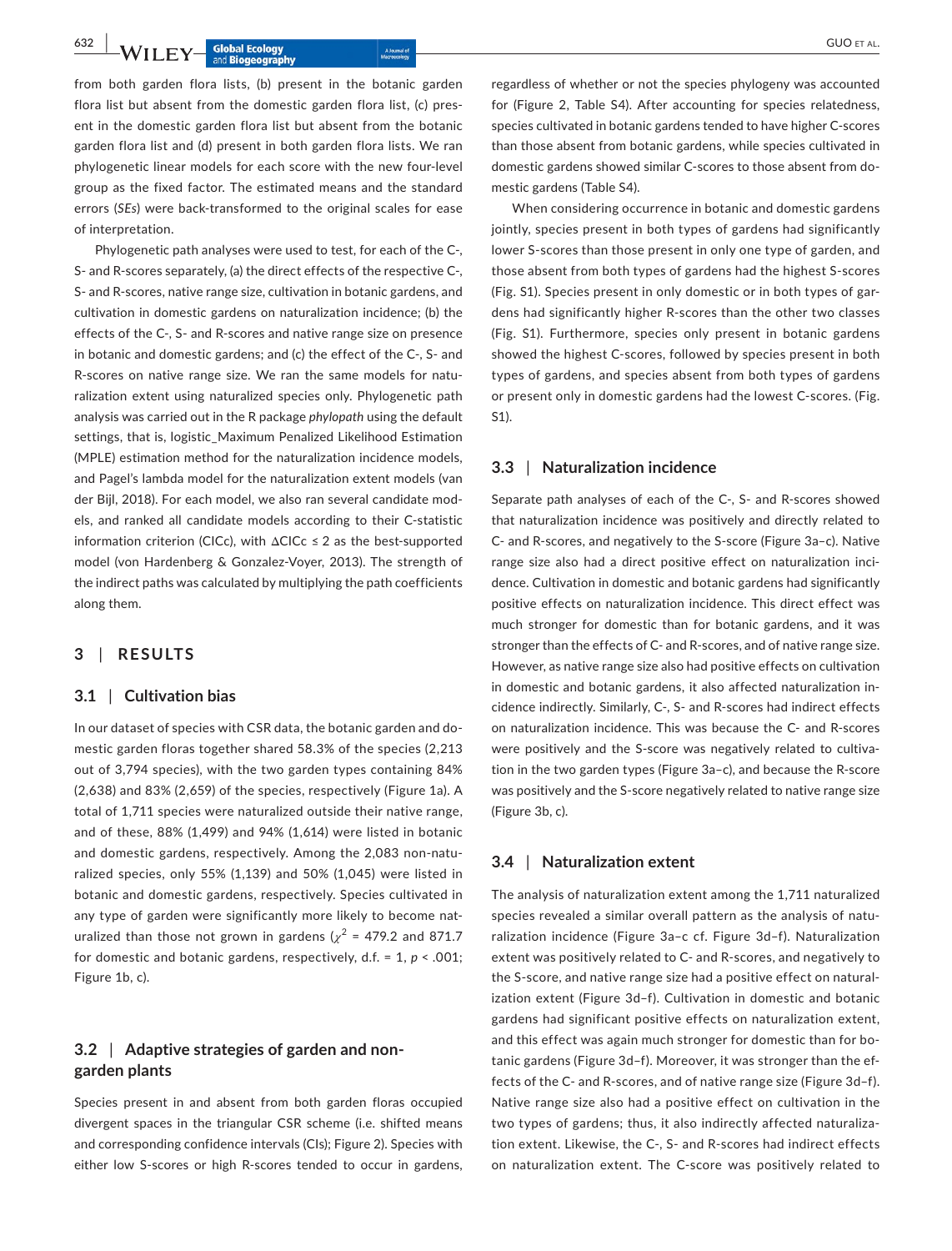

370





**Botanic gardens** 

 $(2,638)$ 



1,444

769

276

**Domestic gardens** 

 $(2,659)$ 

FIGURE 1 (a) Size-proportional Venn diagram showing the overlaps between the botanic (2,638) and domestic (2,659) garden flora lists, and naturalized (1,711) species of the final dataset (3,794 species). Of the 2,083 non-naturalized species, 672 are not listed as cultivated in either type of garden. (b, c) Bar plots of the observed percentage of each group that is naturalized, and the significance level of the corresponding chi-square test of independence, \*\*\* $p$  < .001 [ $\chi^2$  = 871.7 and 479.2 for (b) and (c), respectively; d.f. = 1]. "Yes" indicates species present in the garden flora list; "No" indicates species absent from the garden flora list [Colour figure can be viewed at [wileyonlinelibrary.](www.wileyonlinelibrary.com) [com\]](www.wileyonlinelibrary.com)

cultivation in both types of garden (Figure 3d). In contrast, the S-score was only negatively related to cultivation in botanic gardens (Figure 3e), and conversely, the R‐score was only positively related to cultivation in botanic gardens (Figure 3f). So, for the subset of naturalized species, neither the S‐score nor the R‐score were significantly related to cultivation in domestic gardens. In addition, the C‐score and the S‐score were negatively related to native range size, while the R-score was positively related to native range size (Figure 3d–f).

# **4** | **DISCUSSION**

Combining four global datasets and using phylogenetic path analy‐ sis, we demonstrate that there are direct impacts of cultivation in different types of garden, as well as of CSR strategies and native range size on the naturalization success of plant species. This holds true for both naturalization incidence, that is, whether the species is capable of establishing in a new region following introduction, and for naturalization extent, a measure of how widely naturalized it has become across the globe. Species cultivated in domestic and botanic gardens, exhibiting a high degree of C‐ or R‐selection and occupying a large native range tend to become naturalized outside their native range and occupy larger naturalized ranges. Importantly, we showed that there is a cultivation bias, as species with high degrees of C‐ and R‐selection and a low degree of S‐selection are disproportionally more likely to be cultivated in gardens. We further revealed that spe‐ cies exhibiting greater R‐selection tended to have large native ranges compared to species with mostly C‐ and S‐selected strategies. This shows that C‐, S‐ and R‐scores have both direct and indirect effects – mediated by cultivation bias and effects on native range size – on naturalization success. Finally, we demonstrate that cultivation in domestic gardens is more strongly associated with plant species' naturalization success than any other factors studied here.

While globally *c*. 4% of the vascular plant species have become naturalized somewhere (van Kleunen, Dawson, Essl, et al., 2015;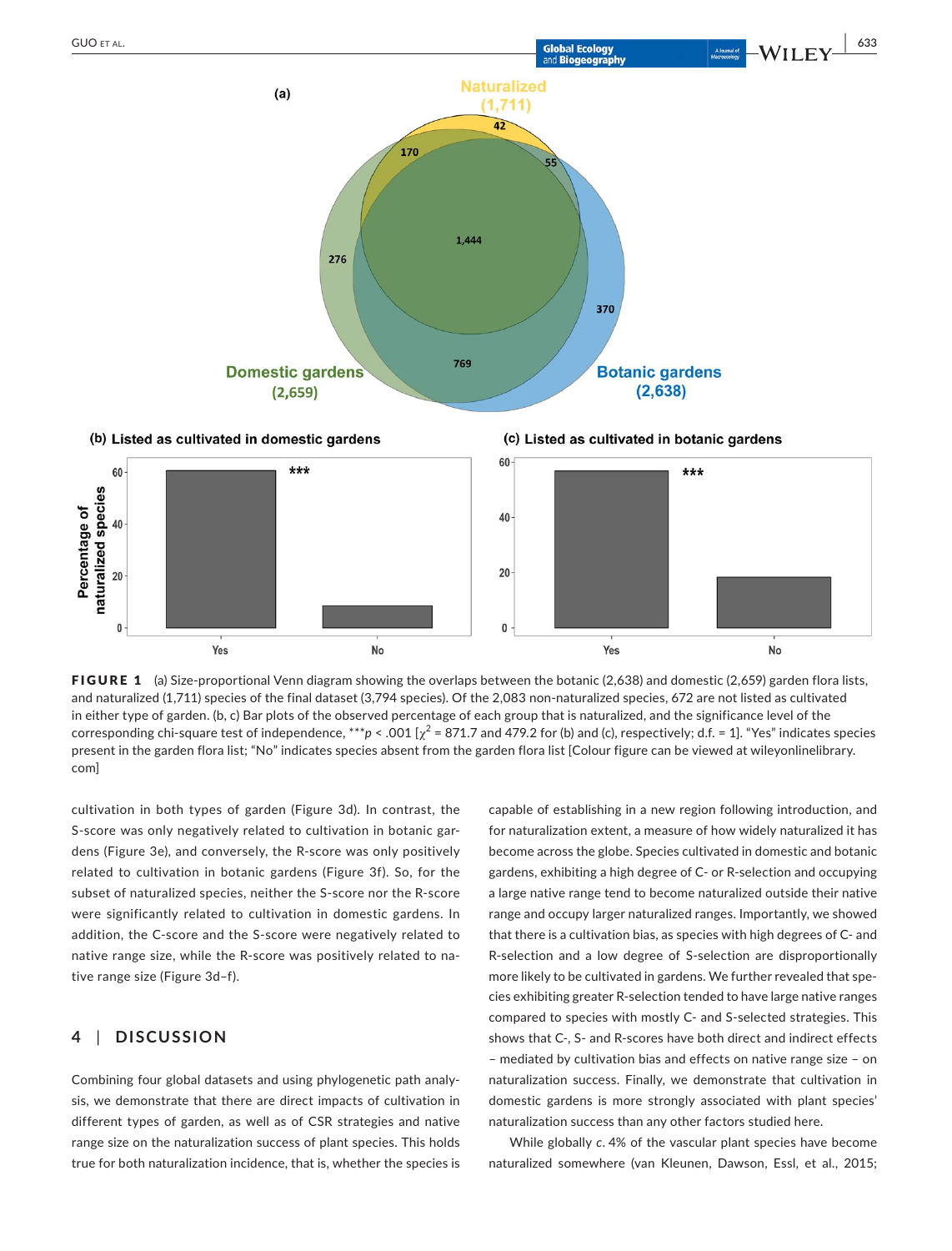

FIGURE 2 Occurrences of the 3,794 species within the competitive, stress-tolerant, and ruderal (CSR) adaptive strategy triangle: (a) botanic gardens; (b) domestic gardens. "Absent" indicates species not occurring in the garden flora list; "Present" indicates species occurring in the garden flora list. The triangles from interior to outward are 50 and 90% confidence regions, respectively, calculated using the Mahalanobis distance (Hamilton, 2015). The black arrows indicate the shift of means from species absent from the garden flora list to species present in the garden flora list. Along each axis of the ternary plot, a boxplot of the respective strategy score displays the median (line in the middle of boxes), the mean (black dot), the interquartile range (boxes), ±1.5 times the interquartile range (whiskers) and outliers (dots) for each group of species [Colour figure can be viewed at [wileyonlinelibrary.com](www.wileyonlinelibrary.com)]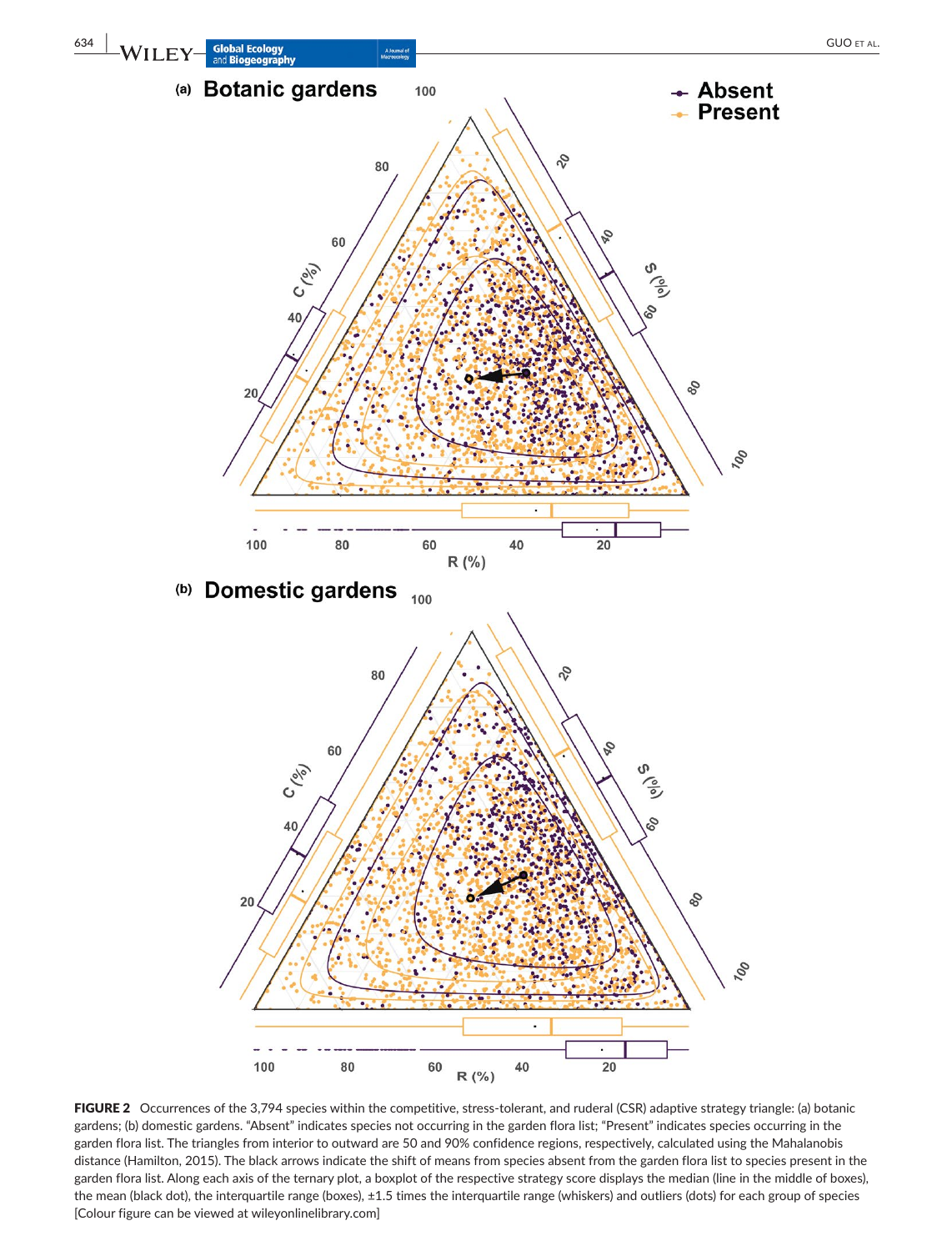

FIGURE 3 Phylogenetic path analyses assessing the relationships between naturalization incidence (a-c) and naturalization extent (d-f) on competitor‐ (C‐; a, d), stress‐tolerator‐ (S‐; b, e) and ruderal‐ (R‐; c, f) scores, native range size [no. of Taxonomic Database Working Group (TDWG) level‐2 regions], whether or not the species is listed in botanic gardens and in domestic gardens (Botanic garden and Domestic garden). Red lines indicate negative relationships, and blue lines indicate positive relationships. Numbers aside the lines are standardized regression coefficients. Solid lines indicate significant relationships [95% confidence intervals (CIs) exclude zero], and dashed lines indicate non‐significant relationships (95% CIs include zero) [Colour figure can be viewed at [wileyonlinelibrary.com\]](www.wileyonlinelibrary.com)

van Kleunen et al., 2018), 45% of the species in our study are natu‐ ralized. Similarly, while globally *c*. 48 and 21% of the vascular plants are estimated to be cultivated in botanic and domestic gardens, re‐ spectively (van Kleunen et al., 2018), the corresponding percentages in our dataset were 84 and 83%. In other words, the species included in our study were not a random selection of the global flora as naturalized and cultivated species were overrepresented. This most likely reflects that such species are usually more common and intensively studied, and hence better represented in trait databases. This non‐ random representation of species in our dataset, however, should not bias the results as long as there is no bias with regard to the inclusion of species with different CSR strategies among naturalized and non-naturalized species, and among cultivated and non-cultivated species.

The role of ornamental gardens as the dominant pathway of plant invasions has long been acknowledged (Hulme, 2011; Hulme et al., 2018; van Kleunen et al., 2018; Lambdon et al., 2008; Mack, 2000), and studies have pointed to botanic gardens as potential sources of invasive plants (Hulme, 2011). It was recently shown that of the global naturalized alien flora, a larger proportion is known to be grown in botanic than in domestic gardens (van Kleunen et al., 2018). However, in our dataset, domestic gardens hosted more of the naturalized alien species than botanic gardens (Figure 1a). Moreover, the effect of cultivation in domestic gar‐ dens on the naturalization success of alien plants was much stron‐ ger than that of cultivation in botanic gardens (Figure 3), indicating that alien species grown in domestic gardens represent a greater risk of escaping and becoming naturalized. Although this is not unexpected given that the area covered by domestic gardens is several orders of magnitude greater than that occupied by botanic gardens, this has not been shown before using a large set of plant species worldwide.

As we do not have information on the dates of introduction of species to regions outside their native range in our study, we cannot exclude the possibility that botanic gardens had a stronger effect on naturalization success of alien species in the past. This seems plausible particularly during the 19th and early 20th centuries, when many alien species were first introduced into botanic gardens before entering the ornamental nursery supply chain and being planted in domestic gardens (Drew, Anderson, & Andow, 2010; van Kleunen et al., 2018; Sharrock, 2011). Currently, many botanic gardens fulfill ed‐ ucation and conservation missions via scientific expertise, and some apply strict regulations for inclusion of species in their collections and maintain species for extended periods to monitor their potential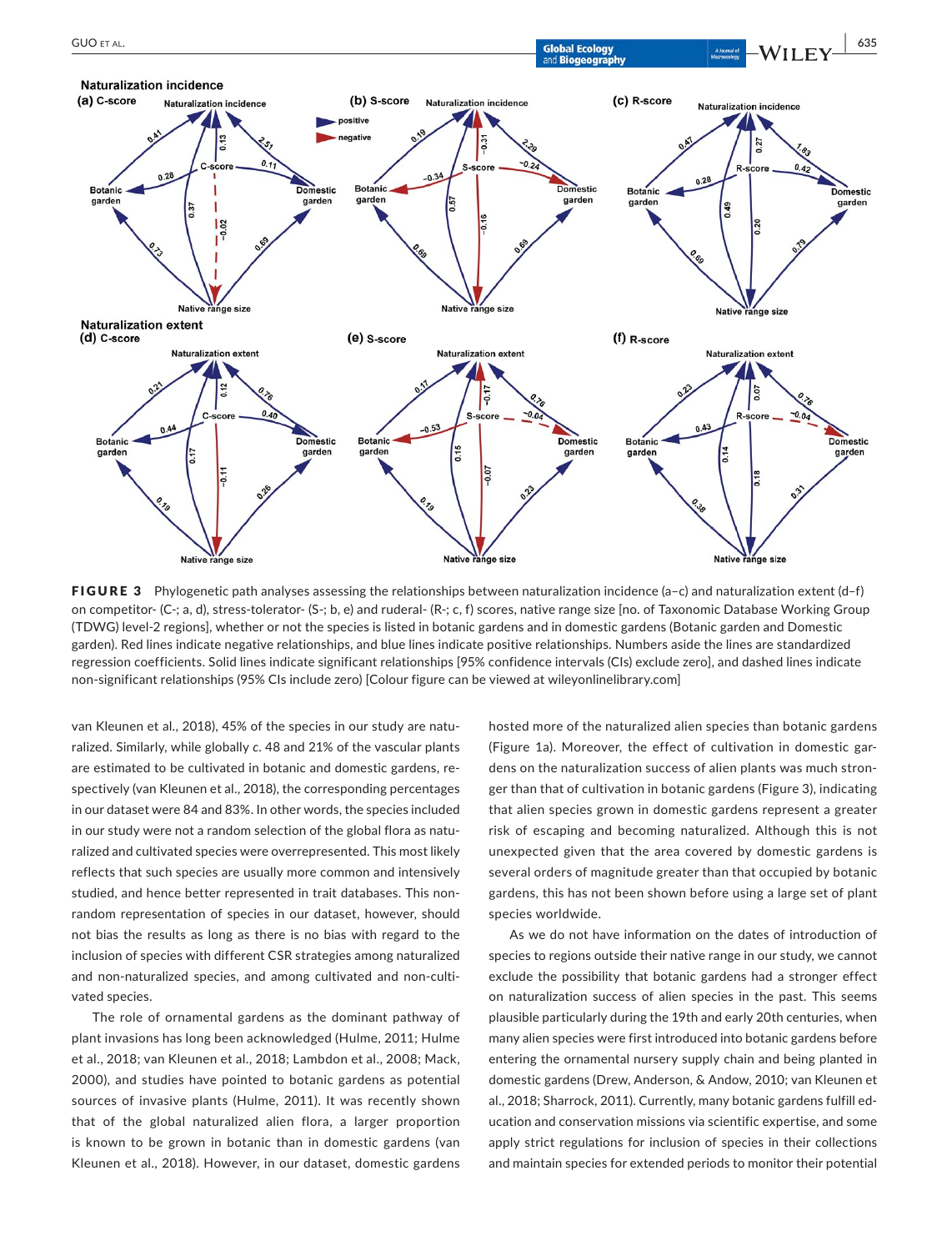for escape and establishment (Sharrock, 2011). For the nursery in‐ dustry, the main supplier of plants for domestic gardens, there are some voluntary codes of conduct, but their effectiveness is unclear. Moreover, with the increase in e-commerce, plants, including many potentially or known invasive species, can be bought from almost any place on Earth (Humair, Humair, Kuhn, & Kueffer, 2015). The management of domestic gardens is rarely regulated and depends largely on an individual owner's experience and interests (Loram, Warren, Thompson, & Gaston, 2011; Robinson, Inger, & Gaston, 2017; but see a recent study on identifying potential invasive plants based on gardeners' knowledge in Great Britain; Dehnen‐Schmutz & Conroy, 2018). Compared to alien species introduced through other pathways, species cultivated in ornamental gardens are usually in‐ troduced and become naturalized earlier (van Kleunen et al., 2018; Pyšek, Sádlo, Mandák, & Jarošík, 2003). Thus, long residence times and high propagule pressure achieved through planting in numer‐ ous gardens over wide geographical expanses, likely underpin the greater naturalization extent of ornamental garden plants (Pyšek et al., 2015).

In a previous study, plants with particular adaptive strategies (in terms of C‐, S‐ and R‐scores) were shown to differ in their nat‐ uralization likelihood, with competitors and ruderals more likely to become naturalized than stress-tolerators (Guo et al., 2018). However, whether this was because of differences in the intrin‐ sic capacity of C-, S- and R-selected species to establish in new regions, or mediated through other factors such as introduction effort, remained unclear. In this follow‐up study, by considering horticultural use as a proxy for introduction effort and using phylogenetic path analysis, we disentangled the direct and indirect effects of plant adaptive strategies on naturalization success. We found relationships between C‐, S‐ and R‐scores and naturaliza‐ tion success consistent with previous findings by Guo et al. (2018), which indicates that these relationships are not merely due to the differences in species' cultivation in gardens. In addition, however, our results revealed that the selection of plants for horticultural use is not random. Species with a stress-tolerant strategy were less likely to be used as garden plants, and those with prevailing competitor or ruderal strategies had a much higher chance of being used. The typical characteristics of competitor and ruderal species, for example, rapid growth and establishment, high flower‐ ing frequency and high phenotypic plasticity (Grime, 1979, 1988), not only make these species easy to cultivate, but are also likely to be desired by gardeners (van Kleunen et al., 2018). On the other hand, the stress-tolerators are hardy, but grow slowly and need a long time to germinate and flower; attributes that make them less desirable for use in the mesic, high nutrient conditions often found in gardens.

Our results corroborate previous findings that a large native range is positively associated with naturalization likelihood, that is, naturalization incidence (van Kleunen et al., 2007; Razanajatovo et al., 2016), and the number of regions where naturalized, that is, naturalization extent (Pyšek et al., 2015). Species with a large native range are more likely to be adapted to a wide range of

environmental conditions than those with a restricted native dis‐ tribution, and this would increase the chances that widespread species will be preadapted to the environment in the introduced range (Pyšek et al., 2009, 2015). In addition, species might have a large native range because they have a high dispersal ability (Gaston, 2003), which might also promote naturalization success (Bucharova & van Kleunen, 2009; Herron, Martine, Latimer, & Leicht‐Young, 2007). A large native range also makes a species more likely to be selected as a garden plant, both for botanic and domestic gardens (Figure 3), probably because species with large native distributions are more likely to be encountered by plant col‐ lectors (van Kleunen et al., 2007; Pyšek et al., 2009). Furthermore, the different plant adaptive strategies were also related in differ‐ ent ways to the native range size. Ruderals tended to have larger native ranges, while competitors and stress-tolerators tended to have smaller native ranges. The larger native ranges of ruderals could be related to large quantities of seed produced each year and efficient seed dispersal over relatively large distances, usually by wind, whereas the other strategies usually allocate fewer re‐ sources to seed (Grime, 1979, 1988).

Importantly, while our study revealed significant direct effects of CSR strategies, cultivation in botanic and domestic gardens, and native range size on naturalization success, we also identified many indirect paths. Each C‐, S‐ and R‐score can influence naturalization incidence or extent via five indirect paths: (a) via botanic garden presence, (b) via domestic garden presence, (c) via native range size, (d) via native range size and presence in domestic gardens and (e) via native range size and presence in botanic gardens (Table S5). Overall, the combined effects of the first four indirect paths of the C‐, S‐ and R-scores were much bigger than those of the corresponding direct paths, especially in naturalization incidence models (Table S5). Similarly, the indirect effects of native range size on naturalization success were larger than the direct effect (Table S5). In particular, the indirect effects of paths that involved domestic gardens were large (Table S5) due to the overwhelming effect of cultivation in domestic gardens on plant naturalization success. These findings emphasize the importance of considering introduction or cultivation bias when testing effects of species characteristics on naturalization success.

In our study, we tested the relationships between explanatory variables and the likelihood of naturalization and its extent, using the Global Naturalized Alien Flora database. Even though we could speculate that similar traits that favour naturalization would also lead to easier transition to the invasive stage, based on previous studies (e.g. Pyšek et al., 2003; Pyšek et al., 2009; Pyšek et al., 2011; Dehnen‐Schmutz et al., 2007b; Pyšek & Richardson, 2007), we refrain from doing so here. The reason is that the data on invasive species are available for only a subset of the world regions and suffer from greater variation due to differing criteria that individual authors apply to define invasive taxa (e.g. species that spread rap‐ idly, species with negative impacts or species growing in natural habitats; Pyšek et al., 2017). Further detailed studies focusing on the invasion stage are, therefore, needed to test these relationships if data permit.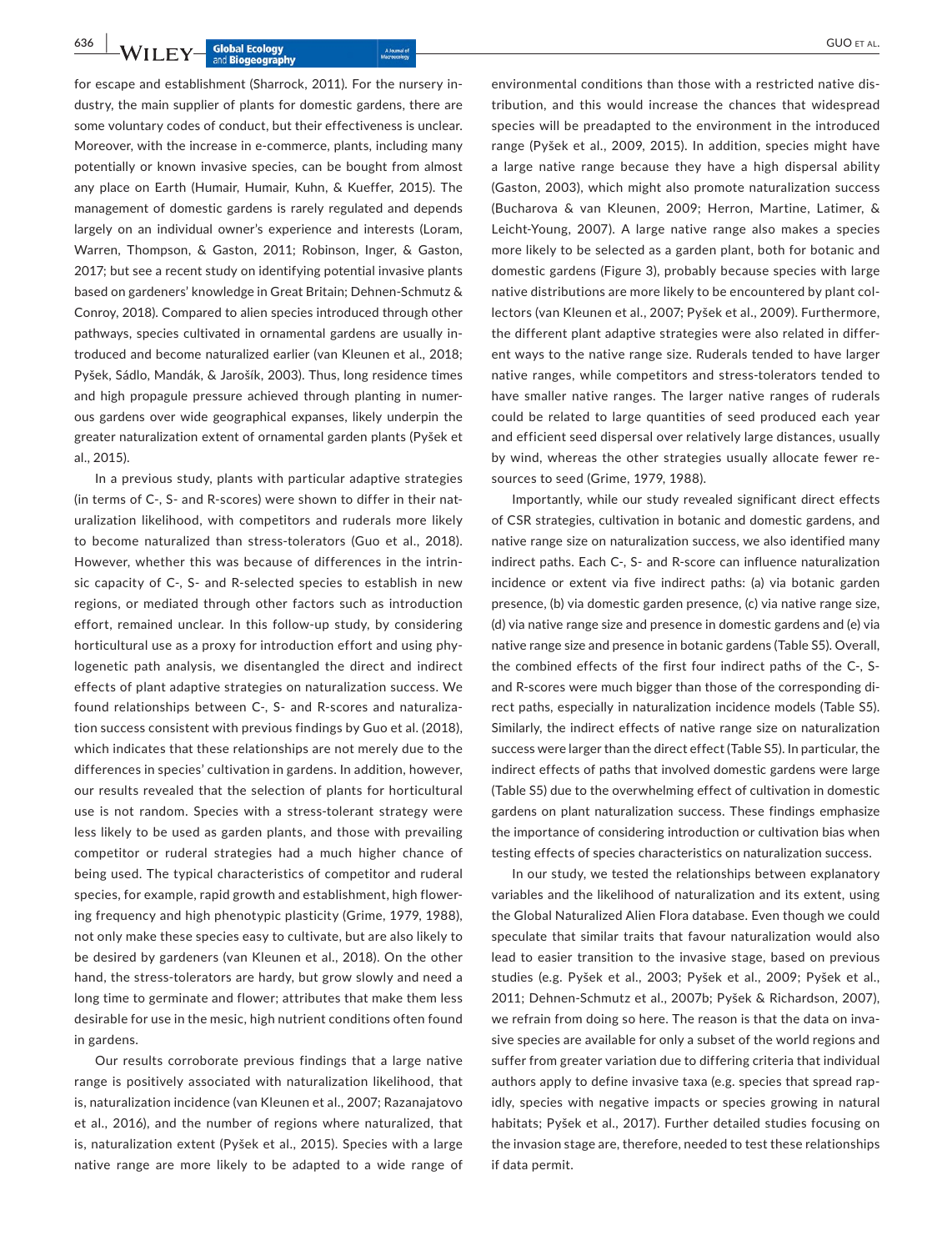# **5** | **CONCLUSIONS**

To the best of our knowledge, this is the first study to disentangle the hierarchical relationships among CSR strategies, native range size, horticultural use and naturalization success. Phylogenetic path analysis enabled us to identify the cascading structures among these variables. From this suite of variables, we identified the strongest factors driving naturalization success, that is, presence in domestic gardens, large native range size and competitor and ruderal adaptive strategies. In particular, we showed that cultivation of a plant species in domestic gardens had a much stronger influence on naturalization than cultivation in botanic gardens. Domestic gardens generate high propagule pressures, and select species that are more likely to natu‐ ralize (i.e. species with C‐ and R‐strategies and large native range).

## **ACKNOWLEDGMENTS**

PP and JP were supported by project no. 14‐36079G Centre of Excellence PLADIAS (Czech Science Foundation) and long‐term re‐ search development project RVO 67985939 (The Czech Academy of Sciences). FE acknowledges funding from the Austrian Science Fund (FWF, grant I2086‐B16). HS acknowledges support from the German Research Foundation (DFG, grant SE 1891/2‐1). MvK ac‐ knowledges funding from the German Research Foundation (DFG, project number 264740629).

## **DATA ACCESSIBILITY**

Most of the data used in our study come from open-access publications or databases cited in the text. However, they are also available from the corresponding author upon request.

## **ORCID**

*Wen‐Yong Guo* <https://orcid.org/0000-0002-4737-2042> *Mark van Kleunen* <https://orcid.org/0000-0002-2861-3701> *Simon Pierce* <https://orcid.org/0000-0003-1182-987X> *Wayne Dawson* <https://orcid.org/0000-0003-3402-0774> *Franz Essl* <https://orcid.org/0000-0001-8253-2112> *Holger Kreft* <https://orcid.org/0000-0003-4471-8236> *Noëlie Maurel* <https://orcid.org/0000-0002-7039-1794> *Jan Pergl* <https://orcid.org/0000-0002-0045-1974> *Hanno Seeben[s](https://orcid.org/0000-0001-8993-6419)* <https://orcid.org/0000-0001-8993-6419> *Patrick Weigel[t](https://orcid.org/0000-0002-2485-3708)* <https://orcid.org/0000-0002-2485-3708> *Petr Pyšek* <https://orcid.org/0000-0001-8500-442X>

#### **REFERENCES**

Brummitt, R. K. (2001). *World geographical scheme for recording plant dis‐ tributions: Edition 2*. Published for International Working Group on Taxonomic Databases for Plant Sciences (TDWG). Hunt Institute for Botanical Documentation & Carnegie Mellon University, Pittsburgh. <https://doi.org/10.1111/j.1365-2745.2008.01469.x>

- Cayuela, L., Granzow‐de la Cerda, Í., Albuquerque, F. S., & Golicher, D. J. (2012). taxonstand: An R package for species names standardisation in vegetation databases. *Methods in Ecology and Evolution*, *3*, 1078– 1083.<https://doi.org/10.1111/j.2041-210X.2012.00232.x>
- Dehnen‐Schmutz, K., & Conroy, J. (2018). Working with gardeners to identify potential invasive ornamental garden plants: Testing a citizen science approach. *Biological Invasions*, *20*, 3069–3077. [https://](https://doi.org/10.1007/s10530-018-1759-3) [doi.org/10.1007/s10530-018-1759-3](https://doi.org/10.1007/s10530-018-1759-3)
- Dehnen‐Schmutz, K., Touza, J., Perrings, C., & Williamson, M. (2007a). A century of the ornamental plant trade and its impact on inva‐ sion success. *Diversity and Distributions*, *13*, 527–534. [https://doi.](https://doi.org/10.1111/j.1472-4642.2007.00359.x) [org/10.1111/j.1472-4642.2007.00359.x](https://doi.org/10.1111/j.1472-4642.2007.00359.x)
- Dehnen‐Schmutz, K., Touza, J., Perrings, C., & Williamson, M. (2007b). The horticultural trade and ornamental plant inva‐ sions in Britain. *Conservation Biology*, *21*, 224–231. [https://doi.](https://doi.org/10.1111/j.1523-1739.2006.00538.x) [org/10.1111/j.1523-1739.2006.00538.x](https://doi.org/10.1111/j.1523-1739.2006.00538.x)
- Díaz, S., Kattge, J., Cornelissen, J. H. C., Wright, I. J., Lavorel, S., Dray, S., … Gorné, L. D. (2016). The global spectrum of plant form and func‐ tion. *Nature*, *529*, 167–171.<https://doi.org/10.1038/nature16489>
- Drew, J., Anderson, N., & Andow, D. (2010). Conundrums of a complex vector for invasive species control: A detailed examination of the horticultural industry. *Biological Invasions*, *12*, 2837–2851. [https://](https://doi.org/10.1007/s10530-010-9689-8) [doi.org/10.1007/s10530-010-9689-8](https://doi.org/10.1007/s10530-010-9689-8)
- Gaston, K. J. (2003). *The structure and dynamics of geographic ranges*. UK: Oxford University Press.
- Grace, J. B. (2006). *Structural equation modeling and natural systems*. Cambridge, UK: Cambridge University Press.
- Grime, J. P. (1974). Vegetation classification by reference to strategies. *Nature*, *250*, 26–31. <https://doi.org/10.1038/250026a0>
- Grime, J. P. (1977). Evidence for existence of three primary strategies in plants and its relevance to ecological and evolutionary theory. *The American Naturalist*, *111*, 1169–1194.<https://doi.org/10.1086/283244>
- Grime, J. P. (1979). *Plant strategies and vegetation processes*. Chichester, UK: Wiley.
- Grime, J. P. (1988). The C‐S‐R model of primary plant strategies origins, implications and tests. In E. D. Gottlieb & S. K. Jain (Eds.), *Plant evolu‐ tionary biology* (pp. 371–393). London, UK: Chapman and Hall.
- Grime, J. P., & Pierce, S. (2012). *The evolutionary strategies that shape eco‐ systems*. Chichester, UK: Wiley‐Blackwell.
- Guo, W.‐Y., van Kleunen, M., Winter, M., Weigelt, P., Stein, A., Pierce, S., … Pyšek, P. (2018). The role of adaptive strategies in plant natu‐ ralization. *Ecology Letters*, *21*, 1380–1389. [https://doi.org/10.1111/](https://doi.org/10.1111/ele.13104) [ele.13104](https://doi.org/10.1111/ele.13104)
- Hamilton, N. (2015). *ggtern: An extension to 'ggplot2', for the creation of ternary diagrams. R package version 1.0.6.0*. Retrieved from [http://](http://www.ggtern.com/) [www.ggtern.com/](http://www.ggtern.com/)
- Herron, P. M., Martine, C. T., Latimer, A. M., & Leicht‐Young, S. A. (2007). Invasive plants and their ecological strategies: Prediction and explana‐ tion of woody plant invasion in New England. *Diversity and Distributions*, *13*, 633–644. <https://doi.org/10.1111/j.1472-4642.2007.00381.x>
- Ho, L. S. T., & Ane, C. (2014). *Package "Phylolm" Phylogenetic linear re‐ gression*. Retrieved from [https://cran.r-project.org/web/packages/](https://cran.r-project.org/web/packages/phylolm/index.html) [phylolm/index.html](https://cran.r-project.org/web/packages/phylolm/index.html)
- Hulme, P. E. (2011). Addressing the threat to biodiversity from botanic gardens. *Trends in Ecology and Evolution*, *26*, 168–174. [https://doi.](https://doi.org/10.1016/j.tree.2011.01.005) [org/10.1016/j.tree.2011.01.005](https://doi.org/10.1016/j.tree.2011.01.005)
- Hulme, P. E. (2015). Resolving whether botanic gardens are on the road to conservation or a pathway for plant invasions. *Conservation Biology*, *29*, 816–824.<https://doi.org/10.1111/cobi.12426>
- Hulme, P. E., Bacher, S., Kenis, M., Klotz, S., Kühn, I., Minchin, D., … Vilà, M. (2008). Grasping at the routes of biological invasions: A frame‐ work for integrating pathways into policy. *Journal of Applied Ecology*, *45*, 403–414.<https://doi.org/10.1111/j.1365-2664.2007.01442.x>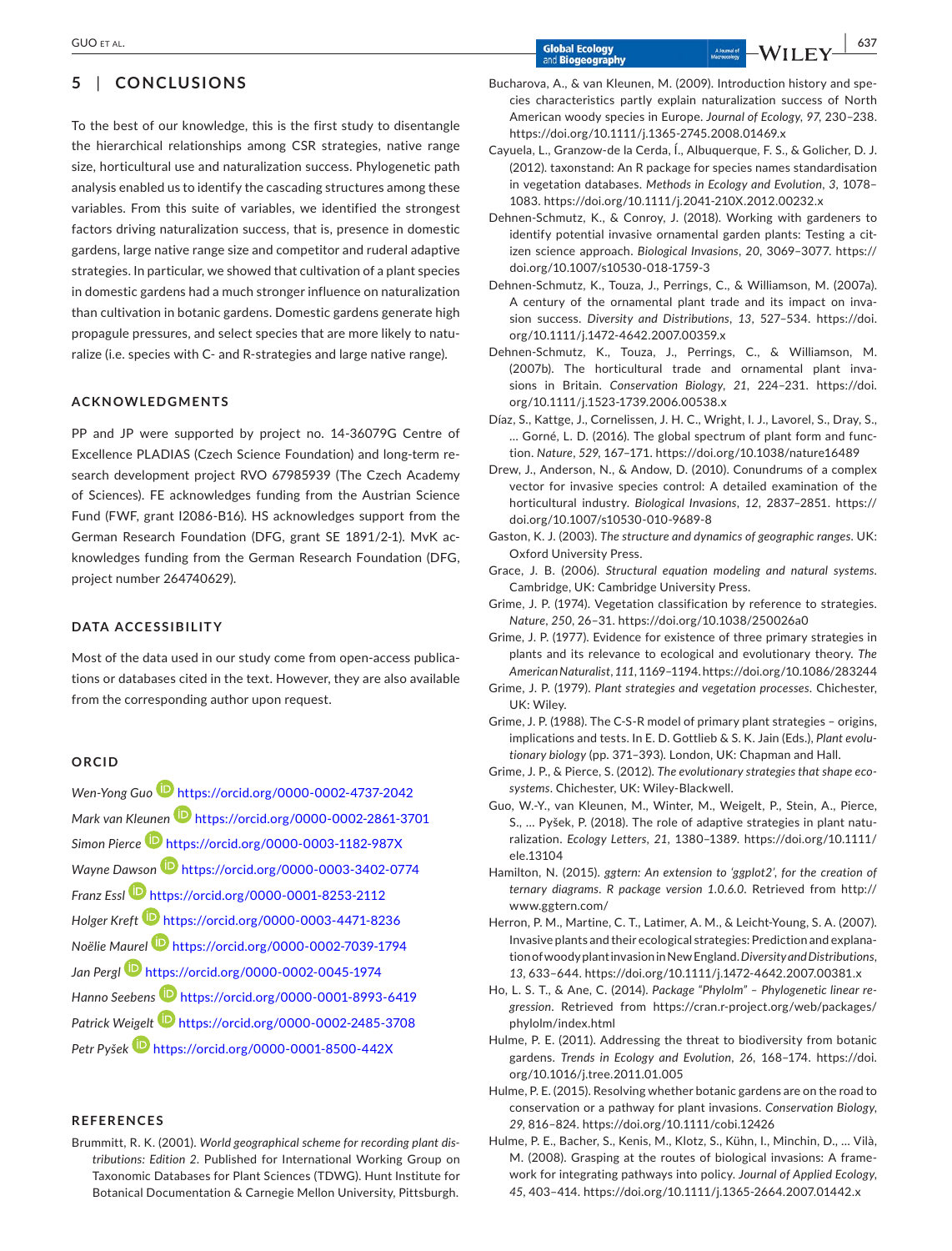**638 | b A**/**I** if  $\overline{P}$  **C CUO** et al. Abond to a labond to a labond to a labond to a labond to a labond to a labond to a labond to a labond to a labond to a labond to a labond to a labond to a labond to a labond

- Hulme, P. E., Brundu, G., Carboni, M., Dehnen‐Schmutz, K., Dullinger, S., Early, R., … Verbrugge, L. N. H. (2018). Integrating invasive spe‐ cies policies across ornamental horticulture supply chains to prevent plant invasions. *Journal of Applied Ecology*, *55*, 92–98. [https://doi.](https://doi.org/10.1111/1365-2664.12953) [org/10.1111/1365-2664.12953](https://doi.org/10.1111/1365-2664.12953)
- Humair, F., Humair, L., Kuhn, F., & Kueffer, C. (2015). E‐commerce trade in invasive plants. *Conservation Biology*, *29*, 1658–1665. [https://doi.](https://doi.org/10.1111/cobi.12579) [org/10.1111/cobi.12579](https://doi.org/10.1111/cobi.12579)
- Kattge, J., Díaz, S., Lavorel, S., Prentice, I. C., Leadley, P., Bönisch, G., … Wirth, C. (2011). TRY – A global database of plant traits. *Global Change Biology*, *17*, 2905–2935. [https://doi.](https://doi.org/10.1111/j.1365-2486.2011.02451.x) [org/10.1111/j.1365-2486.2011.02451.x](https://doi.org/10.1111/j.1365-2486.2011.02451.x)
- Khoshbakht, K., & Hammer, K. (2008). How many plant species are cul‐ tivated? *Genetic Resources and Crop Evolution*, *55*, 925–928. [https://](https://doi.org/10.1007/s10722-008-9368-0) [doi.org/10.1007/s10722-008-9368-0](https://doi.org/10.1007/s10722-008-9368-0)
- Lambdon, P. W., Pyšek, P., Basnou, C., Hejda, M., Arianoutsou, M., Essl, F., … Hulme, P. E. (2008). Alien flora of Europe: Species diversity, tem‐ poral trends, geographical patterns and research needs. *Preslia*, *80*, 101–149.
- Loram, A., Warren, P., Thompson, K., & Gaston, K. (2011). Urban domestic gardens: The effects of human interventions on garden composition. *Environmental Management*, *48*, 808–824. [https://doi.org/10.1007/](https://doi.org/10.1007/s00267-011-9723-3) [s00267-011-9723-3](https://doi.org/10.1007/s00267-011-9723-3)
- Mack, R. N. (2000). Cultivation fosters plant naturalization by reducing environmental stochasticity. *Biological Invasions*, *2*, 111–122. [https://](https://doi.org/10.1023/A:1010088422771) [doi.org/10.1023/A:1010088422771](https://doi.org/10.1023/A:1010088422771)
- Maurel, N., Hanspach, J., Kühn, I., Pyšek, P., & van Kleunen, M. (2016). Introduction bias affects relationships between the characteristics of ornamental alien plants and their naturalization success. *Global Ecology and Biogeography*, *25*, 1500–1509. [https://doi.org/10.1111/](https://doi.org/10.1111/geb.12520) [geb.12520](https://doi.org/10.1111/geb.12520)
- Moodley, D., Geerts, S., Richardson, D. M., & Wilson, J. R. U. (2013). Different traits determine introduction, naturalization and invasion success in woody plants: Proteaceae as a test case. *PLoS ONE*, *8*, e75078. <https://doi.org/10.1371/journal.pone.0075078>
- Mounce, R., Smith, P., & Brockington, S. (2017). Ex situ conservation of plant diversity in the world's botanic gardens. *Nature Plants*, *3*, 795– 802. <https://doi.org/10.1038/s41477-017-0019-3>
- Onoda, Y., Wright, I. J., Evans, J. R., Hikosaka, K., Kitajima, K., Niinemets, Ü., … Westoby, M. (2017). Physiological and structural tradeoffs un‐ derlying the leaf economics spectrum. *New Phytologist*, *214*, 1447– 1463. <https://doi.org/10.1111/nph.14496>
- Pergl, J., Sádlo, J., Petřík, P., Danihelka, J., Chrtek, J., Hejda, M., … Pyšek, P. (2016). Dark side of the fence: Ornamental plants as a source of wild‐growing flora in the Czech Republic. *Preslia*, *88*, 163–184.
- Pierce, S., Negreiros, D., Cerabolini, B. E. L., Kattge, J., Díaz, S., Kleyer, M., … Tampucci, D. (2017). A global method for calculating plant CSR ecological strategies applied across biomes world‐wide. *Functional Ecology*, *31*, 444–457. <https://doi.org/10.1111/1365-2435.12722>
- Pyšek, P., Jarošík, V., & Pergl, J. (2011). Alien plants introduced by dif‐ ferent pathways differ in invasion success: Unintentional introduc‐ tions as a threat to natural areas. *PLoS ONE*, *6*, e24890. [https://doi.](https://doi.org/10.1371/journal.pone.0024890) [org/10.1371/journal.pone.0024890](https://doi.org/10.1371/journal.pone.0024890)
- Pyšek, P., & Richardson, D. M. (2007). Traits associated with invasiveness in alien plants: Where do we stand? In W. Nentwig (Ed.), *Biological invasions* (pp. 97–125). Berlin, Germany: Springer‐Verlag. [https://doi.](https://doi.org/10.1007/978-3-540-36920-2_7) [org/10.1007/978-3-540-36920-2\\_7](https://doi.org/10.1007/978-3-540-36920-2_7)
- Pyšek, P., Sádlo, J., Mandák, B., & Jarošík, V. (2003). Czech alien flora and the historical pattern of its formation: What came first to Central Europe? *Oecologia*, *135*, 122–130. [https://doi.org/10.1007/](https://doi.org/10.1007/s00442-002-1170-7) [s00442-002-1170-7](https://doi.org/10.1007/s00442-002-1170-7)
- Pyšek, P., Danihelka, J., Sádlo, J., Chrtek, J., Chytrý, M., Jarošík, V., … Tichý, L. (2012). Catalogue of alien plants of the Czech Republic (2nd edition): Checklist update, taxonomic diversity and invasion patterns. *Preslia*, *84*, 155–255.
- Pyšek, P., Jarošík, V., Pergl, J., Randall, R., Chytrý, M., Kühn, I., … Sádlo, J. (2009). The global invasion success of Central European plants is related to distribution characteristics in their native range and species traits. *Diversity and Distributions*, *3*, 891–903. [https://doi.](https://doi.org/10.1111/j.1472-4642.2009.00602.x) [org/10.1111/j.1472-4642.2009.00602.x](https://doi.org/10.1111/j.1472-4642.2009.00602.x)
- Pyšek, P., Manceur, A. M., Alba, C., McGregor, K. F., Pergl, J., Štajerová, K., … Kühn, I. (2015). Naturalization of central European plants in North America: Species traits, habitats, prop‐ agule pressure, residence time. *Ecology*, *96*, 762–774. [https://doi.](https://doi.org/10.1890/14-1005.1) [org/10.1890/14-1005.1](https://doi.org/10.1890/14-1005.1)
- Pyšek, P., Pergl, J., Essl, F., Lenzner, B., Dawson, W., Kreft, H., … van Kleunen, M. (2017). Naturalized alien flora of the world. *Preslia*, *89*, 203–274.<https://doi.org/10.23855/preslia.2017.203>
- Qian, H., & Jin, Y. (2016). An updated megaphylogeny of plants, a tool for generating plant phylogenies and an analysis of phylogenetic com‐ munity structure. *Journal of Plant Ecology*, *9*, 233–239. [https://doi.](https://doi.org/10.1093/jpe/rtv047) [org/10.1093/jpe/rtv047](https://doi.org/10.1093/jpe/rtv047)
- R Core Team. (2018). *R: A language and environment for statistical comput‐ ing*. Vienna, Austria: R Foundation for Statistical Computing.
- Razanajatovo, M., Maurel, N., Dawson, W., Essl, F., Kreft, H., Pergl, J., … van Kleunen, M. (2016). Plants capable of selfing are more likely to become naturalized. *Nature Communications*, *7*, 13313. [https://doi.](https://doi.org/10.1038/NCOMMS13313) [org/10.1038/NCOMMS13313](https://doi.org/10.1038/NCOMMS13313)
- Reichard, S. H., & White, P. (2001). Horticulture as a pathway of invasive plant introductions in the United States. *BioScience*, *51*, 103–113. <https://doi.org/10.1641/0006-3568>
- Rejmanek, M., & Richardson, D. M. (1996). What attributes make some plant species more invasive? *Ecology*, *77*, 1655–1661. [https://doi.](https://doi.org/10.2307/2265768) [org/10.2307/2265768](https://doi.org/10.2307/2265768)
- Robinson, B. S., Inger, R., & Gaston, K. J. (2017). Drivers of risk percep‐ tions about the invasive non‐native plant Japanese knotweed in domestic gardens. *Biological Invasions*, *19*, 2927–2940. [https://doi.](https://doi.org/10.1007/s10530-017-1495-0) [org/10.1007/s10530-017-1495-0](https://doi.org/10.1007/s10530-017-1495-0)
- Schielzeth, H. (2010). Simple means to improve the interpretability of regression coefficients. *Methods in Ecology and Evolution*, *1*, 103–113. <https://doi.org/10.1111/j.2041-210X.2010.00012.x>
- Seebens, H., Blackburn, T. M., Dyer, E. E., Genovesi, P., Hulme, P. E., Jeschke, J. M., … Essl, F. (2017). No saturation in the accumulation of alien species worldwide. *Nature Communications*, *8*, 14435. [https://](https://doi.org/10.1038/ncomms14435) [doi.org/10.1038/ncomms14435](https://doi.org/10.1038/ncomms14435)
- Seebens, H., Blackburn, T. M., Dyer, E. E., Genovesi, P., Hulme, P. E., Jeschke, J. M., … Essl, F. (2018). Global rise in emerging alien species results from increased accessibility of new source pools. *Proceedings of the National Academy of Sciences USA*, *115*, E2264–E2273. [https://](https://doi.org/10.1073/pnas.1719429115) [doi.org/10.1073/pnas.1719429115](https://doi.org/10.1073/pnas.1719429115)
- Sharrock, S. L. (2011). The biodiversity benefits of botanic gardens. *Trends in Ecology and Evolution*, *26*, 433. [https://doi.org/10.1016/j.](https://doi.org/10.1016/j.tree.2011.05.008) [tree.2011.05.008](https://doi.org/10.1016/j.tree.2011.05.008)
- Swinton, J. (2009). *Venn diagrams in R with the Vennerable package*. Retrieved from [https://r-forge.r-project.org/scm/viewvc.php/\\*checkout\\*/pkg/](https://r-forge.r-project.org/scm/viewvc.php/*checkout*/pkg/Vennerable/inst/doc/Venn.pdf?revision=58&root=vennerable) [Vennerable/inst/doc/Venn.pdf?revision=58&root=vennerable](https://r-forge.r-project.org/scm/viewvc.php/*checkout*/pkg/Vennerable/inst/doc/Venn.pdf?revision=58&root=vennerable)
- van der Bijl, W. (2018). phylopath: Easy phylogenetic path analysis in R. *PeerJ*, *6*, e4718. <https://doi.org/10.7717/peerj.4718>
- van Kleunen, M., Dawson, W., Essl, F., Pergl, J., Winter, M., Weber, E., … Pyšek, P. (2015). Global exchange and accumulation of non‐native plants. *Nature*, *525*, 100–103.<https://doi.org/10.1038/nature14910>
- van Kleunen, M., Dawson, W., & Maurel, N. (2015). Characteristics of successful alien plants. *Molecular Ecology*, *24*, 1954–1968. [https://](https://doi.org/10.1111/mec.13013) [doi.org/10.1111/mec.13013](https://doi.org/10.1111/mec.13013)
- van Kleunen, M., Johnson, S. D., & Fischer, M. (2007). Predicting naturalization of southern African Iridaceae in other re‐ gions. *Journal of Applied Ecology*, *44*, 594–603. [https://doi.](https://doi.org/10.1111/j.1365-2664.2007.01304.x) [org/10.1111/j.1365-2664.2007.01304.x](https://doi.org/10.1111/j.1365-2664.2007.01304.x)
- van Kleunen, M., Essl, F., Pergl, J., Brundu, G., Carboni, M., Dullinger, S., … Dehnen‐Schmutz, K. (2018). The changing role of ornamental